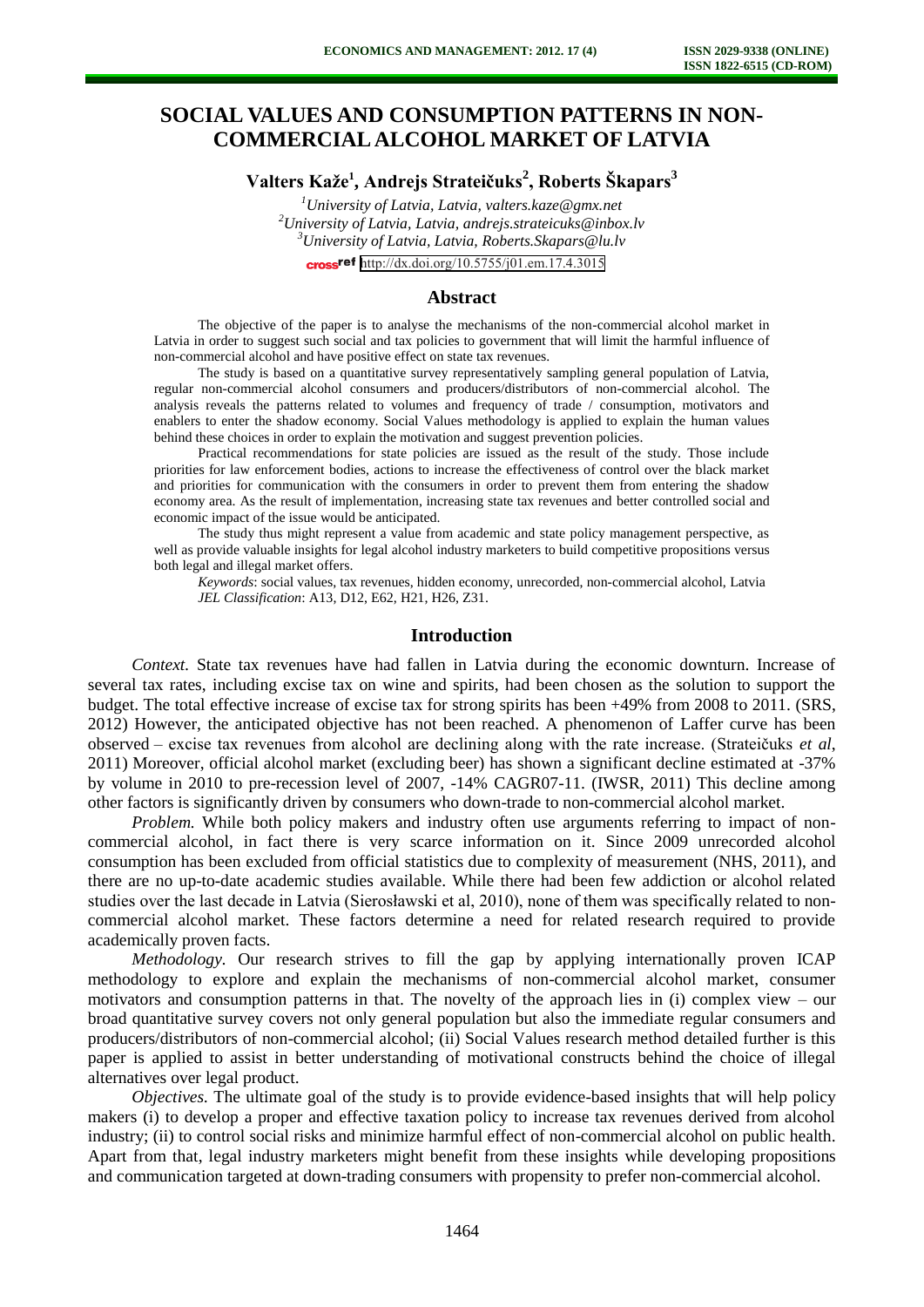### **Socio-Economic Context of Alcohol Consumption and Regulation**

Purposeful production of alcoholic beverages for consumption extends back in history to Neolithic period with references as old as 8,500BC or even beyond that. (McGovern, 2007) The perception and attitudes towards the consumption of alcohol have been quite controversial during the whole history of civilization, ranging from strong association with negative and anti-social aspects to being justified as acceptable social activity. This has been well covered by literature including numerous extensive reviews and studies, such as commonly referred SIRC (1998), Hanson (1995), Douglas (1991). Notably, this varies remarkably depending on the social, cultural and religious context and norms of particular society. (SIRC, 1998) In most societies alcohol consumption is considered "a social act and, as such, it is embedded in context of values, attitudes, and other norms". (Heath, 1986) It is widely acknowledged that drinking patterns and the effects of consumption largely differ from culture to culture. (Grant & Litvak, 1998; SIRC, 1998)

As social activities, in most of societies both alcohol consumption and related human behaviour are subjects to self-imposed social rules. These rules to large extent regulate socially acceptable nature of consumption, nowadays complemented and enforced by normative boundaries such as legal drinking age, trade and marketing restrictions, blood alcohol concentration limits etc. Not ignoring harmful effects of alcohol consumption, still the consumption across cultures and ages demonstrates a remarkable and sustainable persistence – i.e. alcoholic beverages as products have always had a certain demand. At the same time, attempts of prohibition had been by large non-effective apart from religious bans in cultures or territories under a strong influence of specific alcohol-prohibiting religion, e.g. Islam. Positive vs. adverse effects of strict prohibition policies have been a matter of debate, and most probably will always be. United States Alcohol Prohibition in 1919-1933 had been one of the most remarkable socio-economic experiments in this respect. Irrespectively of a certain positive effects related to some aspects of public health, the prohibition had short-term and negligible impact on consumption levels. (e.g. Miron, 1997; Vick & Rhoades, 2010) Alcohol as any of goods, has a certain level of demand which is being satisfied by consumers in one or another form – if limitations to satisfy the demand within legal framework exist, this often gets done outside it. These alternatives are not limited by illicit alcohol only, but also might stimulate substitution of unavailable alcohol with other intoxicative substances (e.g. drugs or alcohol surrogate products). As well, enforcing regulation to limit access to demanded alcoholic beverages might have a variety of negative adverse effects that have to be considered before implementation of these policies. The adverse effects observed are ranging from growth of drug consumption (Di Nardo & Lemieux, 1992) and drug related crime (Conlin *et al.*, 2005), cross-border binge drinking travel (Clapp *et al.*, 2001), increase in drink-driving and number of road traffic accidents (Lovenheim & Slemrod, 2010) or might have boomerang effect related to consumer reactions to intervention (Ringold, 2002). At the same time, these opinions might be considered as case-related; and discussion is open as studies with opposite findings exist, e.g. positive impact of stricter alcohol policies on highway mortality rates (Ruhm, 1996; Saffer & Grossman, 2007) or drug consumption (Pacula, 1998). However, the findings of the both camps lead to a common position that there is enough evidence that alcohol policies might exert a significant impact on a variety of other socio-economic aspects. Therefore careful policy planning is required to avoid unexpected negative impact of good intended policies. Nowadays, the preference in alcohol policies has shifted from total prohibition to integrative approach that seeks a right balance for policies to minimize the harmful influence associated with drinking and maximize the expected consumer utility for individuals and benefits for the general society. (ICAP, 2011)

From economic perspective, alcohol production and trade might have a significant impact on national economies which is a combination of different factors where some of the most important are: (i) industry output related tax revenues (e.g. sales/VAT and excise taxes); (ii) production unrelated tax revenues (corporate income tax, tax income from employees of industry and tax from related supply chain industries); (iii) direct and indirect employment ; (iv) private consumption and related tax revenues from the employed. While these impact factors vary significantly from country to country, in industrialized countries beverage industry accounts for 2% of total manufacturing value added while in developing even twice more. Same variable yet significant importance exists regarding employment, e.g. in EU direct employment by the industry reaching 2% from total with specific markets even higher – such as France with 10% due to dominance of labor intensive wine production. (Room & Jernigan, 2000)

However the negative socio-economic of alcohol is also very high due to harm to the health of the population resulting in lost total life years and related potential contribution to economy combined with extra burden on social budget. Alcohol-related death and disability accounted 3.8% of total burden of disease globally in 2004 (WHO, 2011), ranking it as the third leading global risk factor. Total social cost (healthcare,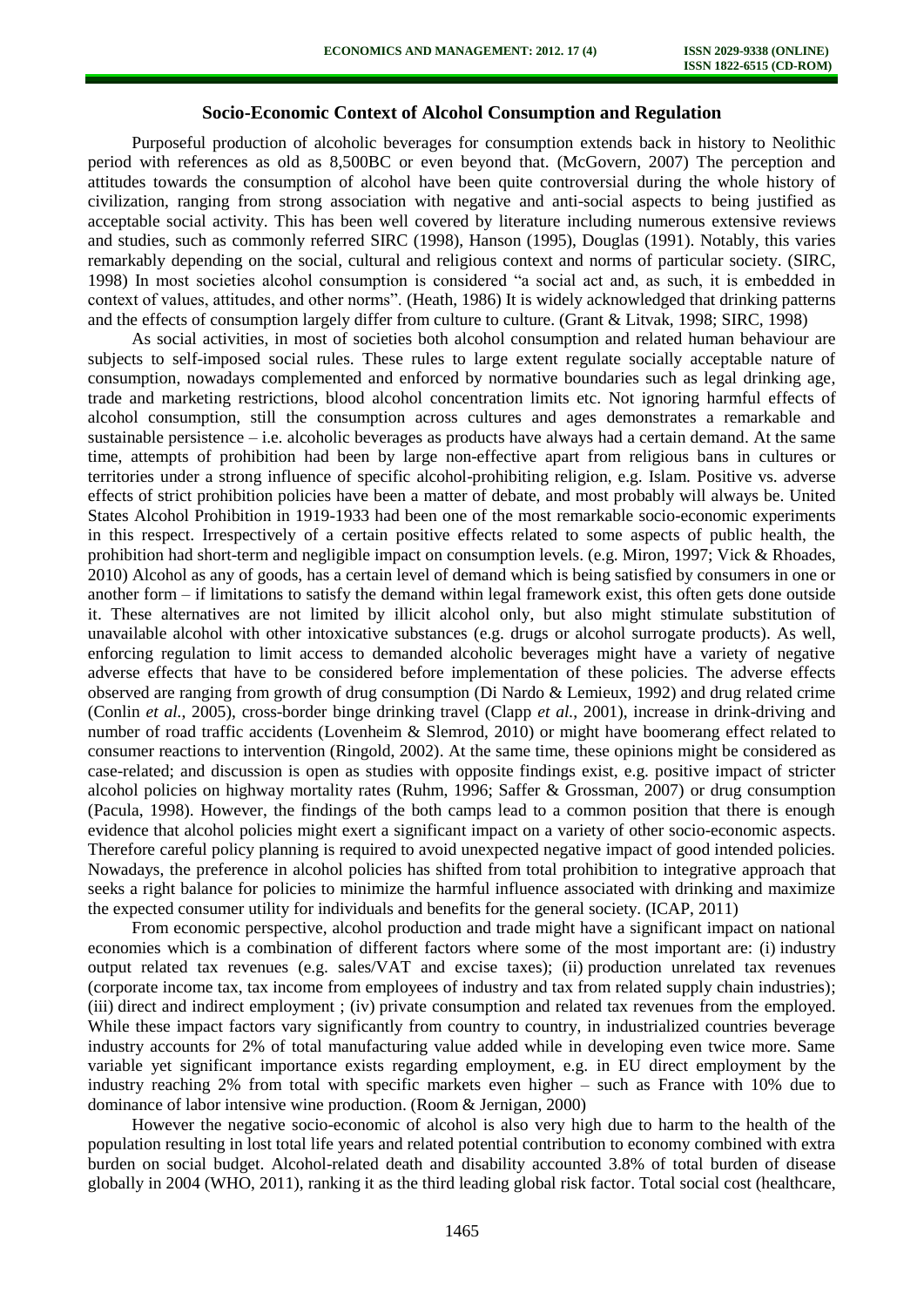law enforcement and other costs combined) varies significantly across countries. However different sources (e.g. WHO, 2011; IAS, 2007) refer to similar estimates at 1-3% GDP for different periods 1990-2006.

Given overview is aimed at providing broad generalized picture on alcohol consumption and its socioeconomic impact. This is important for emphasizing the significance of well-planned alcohol policies. Due to high impact of alcohol industry and consumption they might affect a large proportion of our society – both consumers of alcohol and the rest of the population. However, our purpose is not to evaluate all these social factors and applied policies but focus on specific aspect – non-commercial alcohol.

### **Unrecorded Alcohol Consumption in the World**

According to World Health Organization (WHO), the share of past-year abstainers in population aged 15+ was estimated at 58.2% in total population based on surveys 1993-2009 (WHO, 2011) with a significant differences by geographic regions and sex. At current estimated world population structure assuming abstention rates stable, the number of alcohol consumers is estimated to reach 2.0-2.2 billion people.

A significant share of alcohol produced, traded and consumed is not reflected in official statistics as it is circumventing the traditional systems of government control and taxation. WHO refers to it as "unrecorded alcohol". This scope in a country includes consumption of homemade, informally produced or smuggled alcohol, trans-national trade and tourism consumption accounted under different jurisdiction and medical/industrial use alcohol. (WHO, 2011) Exact estimate of the actual unrecorded consumption in the world represents a significant issue; thus no country has complete records of alcohol consumption. (Nordlund & Österberg, 2000; WHO, 2004; WHO, 2011) Most of the assumptions regarding this part of consumption are based on data aggregation from different sources and consumer surveys.

Worldwide per capita consumption of alcoholic beverages had reached 6.13 litres of pure alcohol in 2005 with a relatively stable trend since 90's and a remarkable share of 28.3% or 1.76 litres per capita unrecorded alcohol consumption. 2001-2005 five year trend estimates for recorded adult per capita consumption shows a stability of consumption in countries with 74.9% world's population and 23.5% population exhibiting increasing trend mostly driven by Africa and South-East Asia. (WHO, 2011) However, a change in recorded consumption might be the effect of very different causes ranging from straight increase in consumption levels or improved regulation and statistics to specific factors like transition from unrecorded to recorded consumption, changes in regulation that facilitate consumption or international trade. There is no simple single-factor explanation for this. WHO admits also significant regional differences in proportion between recorded and unrecorded consumption (Table 1).

| <b>WHO Region</b>      | <b>Total</b><br>APC | <b>Recorded</b><br><b>APC</b> | <b>Unrecorded</b><br><b>APC</b> | <b>Proportion of</b><br>unrecorded APC, % |
|------------------------|---------------------|-------------------------------|---------------------------------|-------------------------------------------|
| Africa                 | 6.15                | 4.22                          | 1.93                            | 31.4                                      |
| Americas               | 8.67                | 6.66                          | 2.01                            | 23.1                                      |
| Eastern Mediterranean  | 0.65                | 0.29                          | 0.36                            | 56.2                                      |
| Europe                 | 12.18               | 9.51                          | 2.67                            | 21.9                                      |
| South-East Asia        | 2.20                | 0.68                          | 1.52                            | 69.0                                      |
| <b>Western Pacific</b> | 6.23                | 4.60                          | 1.63                            | 26.2                                      |
| World                  | 6.13                | 4.37                          | 1.76                            | 28.7                                      |

**Table 1.** Adult per capita (APC) consumption, litres of pure alcohol in 2005 by regions *(WHO, 2011)*

Traditionally higher total consumption is observed in Europe and Americas while much lower in Eastern Mediterranean and South-East Asia regions which might be strongly related to culture and religion related factors. Despite high total APC consumption, proportion of unrecorded consumption in these regions is lower which suggests negative relationship between income of population by regions and proportion of unrecorded consumption. This is supported by finding that both total and recorded APC is higher in countries representing higher income group (Table 2). That suggests an economic motive behind this consumption pattern – the higher is income level, the lower share of unrecorded alcohol consumption is.

The correlation between economic conditions, lower standard of living and higher propensity for unrecorded alcohol consumption is also noted by other studies. At the same time, studies note that often the unrecorded alcohol consumption observed also is driven by local socio-cultural traditions and values. (e.g. McKee *et al*, 2005; WHO, 2005; Lang *et al*, 2006; Adelekan *et al*, 2008)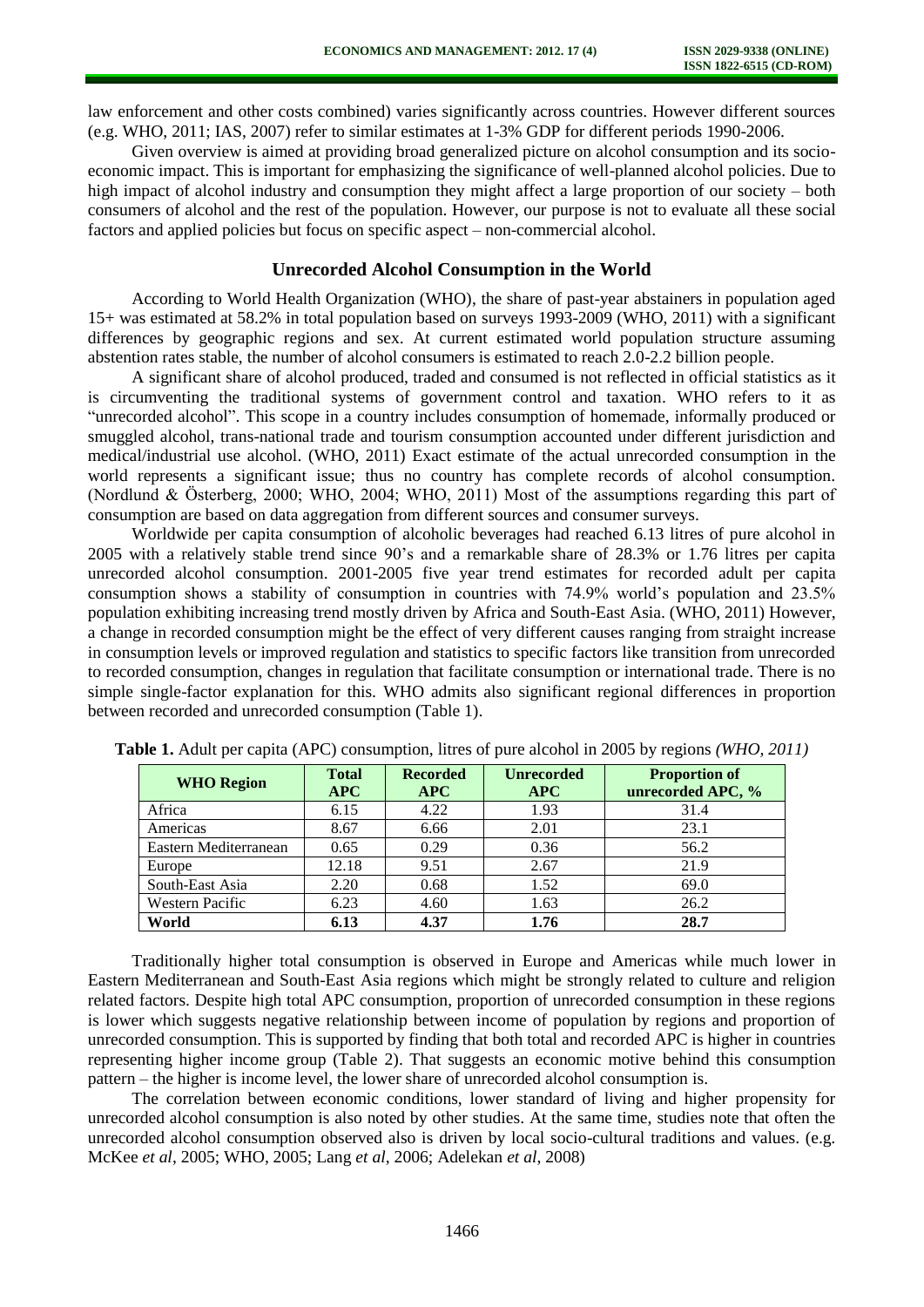| Income group | <b>Total</b><br>$\bf APC$ | <b>Recorded</b><br>APC | <b>Unrecorded</b><br>APC | <b>Proportion of</b><br>unrecorded APC, % |
|--------------|---------------------------|------------------------|--------------------------|-------------------------------------------|
| Low          | 2.97                      | 1.55                   | 1.42                     | 47.9                                      |
| Lower middle | 4.41                      | 2.70                   | 1.71                     | 38.9                                      |
| Upper middle | 9.46                      | 6.58                   | 2.88                     | 30.5                                      |
| High         | 10.55                     | 9.37                   | 1.18                     | 11.2                                      |
| World        | 6.13                      | 4.37                   | 1.76                     | 28.7                                      |

**Table 2.** Adult per capita (APC) consumption, litres of pure alcohol in 2005 by income group *(WHO, 2011)*

Taking into account the high socio-economic impact of alcohol and relatively high share of unrecorded consumption, it is important to understand the nature of this shadow economy segment in order to develop effective policies. However, the magnitude and complexity of the issue results in scarce and scattered research – mostly *ad hoc* and applying non-standardized methodologies. (ICAP, 2010; Sierosławski *et al*, 2010) Global or wide regions based view, such as WHO statistics, does not provide a clear view on national level due to high diversity among countries with different economic development and cultural traditions. Attempts to use global datasets is usually limited by scale, thus most of data might be outdated. For instance, WHO in 2011 reports refers to unrecorded consumption data from 2003-2005 while socioeconomic conditions have changed remarkably since then during the global economic recession. These changes might be significant, as studies referred before point at the importance of living standard and local traditions. However even national surveys performed suffer from failure to recruit the actual consumers of unrecorded alcohol. (ICAP, 2010)

### **Latvia in Recession: Growing Threat of Non-commercial Alcohol**

Latvia has been remarkably hit by economic recession since 2008. Real GDP growth rate has been negative since then: -3.3% to prior year in 2008, -17.7% in 2009 and -0.3% in 2010. First growth is shown just in 2011 with estimate of  $+5.3\%$  to prior year. (CDS, 2012) These trends had also a negative impact on state fiscal revenues. As one of the means to mitigate this impact, three incremental increases of excise tax rate on strong alcohol (i.e. >22% alcohol by volume) were applied resulting in effective increase by +49% combined – from EUR 896 per 100 litres of pure alcohol in 2008 to EUR 1 337 from June 2011. (SRS, 2012) At the same time, state excise tax revenues from alcohol beverages (excluding beer) declined by -8% to prior year in 2009 and 2010 by EUR 19.4m over period, showing a slight recovery in 2011 of +3%. (SRS, 2012)

This is partially explained by a remarkable decline of recorded alcohol market by volume – recorded sales of alcoholic beverages (excluding beer) have declined since 2007 by -37% in 2010 or -14% CAGR $_{07-10}$ . (IWSR, 2011) At the same time, official statistics on household consumption show slightly growing share of alcohol and tobacco in total household consumption at level of 3.7% in 2010 vs 3.0% in 2007. APC of recorded alcohol has remarkably decline in 2010 to prior year from 11.5 litres of pure alcohol to 7 and retains the same level in 2010. (CDS, 2012)

At the same time, mortality rate from alcohol attributable causes has grown to 36.6 per 100 000 population in 2010 vs. 34.1 in 2009. (NHS, 2011) The actual rate is suspected to be even higher accounting for a remarkable correction to base population size in Latvia followed by 2011 census – 2.08m population at the beginning of 2011 vs. 2.23m population register data (CDS, 2012) for the same period which is extensively used in statistics still in 2011.

Growth of alcohol related mortality and stable share of alcohol in household consumption in a combination with remarkably declining recorded, legal alcohol market and related tax revenues – this suggests that a certain part of consumers have down-traded to unrecorded alcohol. We aim to explore this issue and analyze focusing on unrecorded alcohol consumption patterns from a perspective of motivational construct facilitating it.

### **Scope and Methodology of the Study**

Within the scope of research we refer to beverages from informal sector as non-commercial alcohol (NCA) with slightly more detailed taxonomy (Table 3) which is in line with methodology used by International Center for Alcohol Policies. (ICAP, 2011) This covers locally relevant forms of beverages while might not represent the full scope of unrecorded consumption due to variety of hidden economy forms.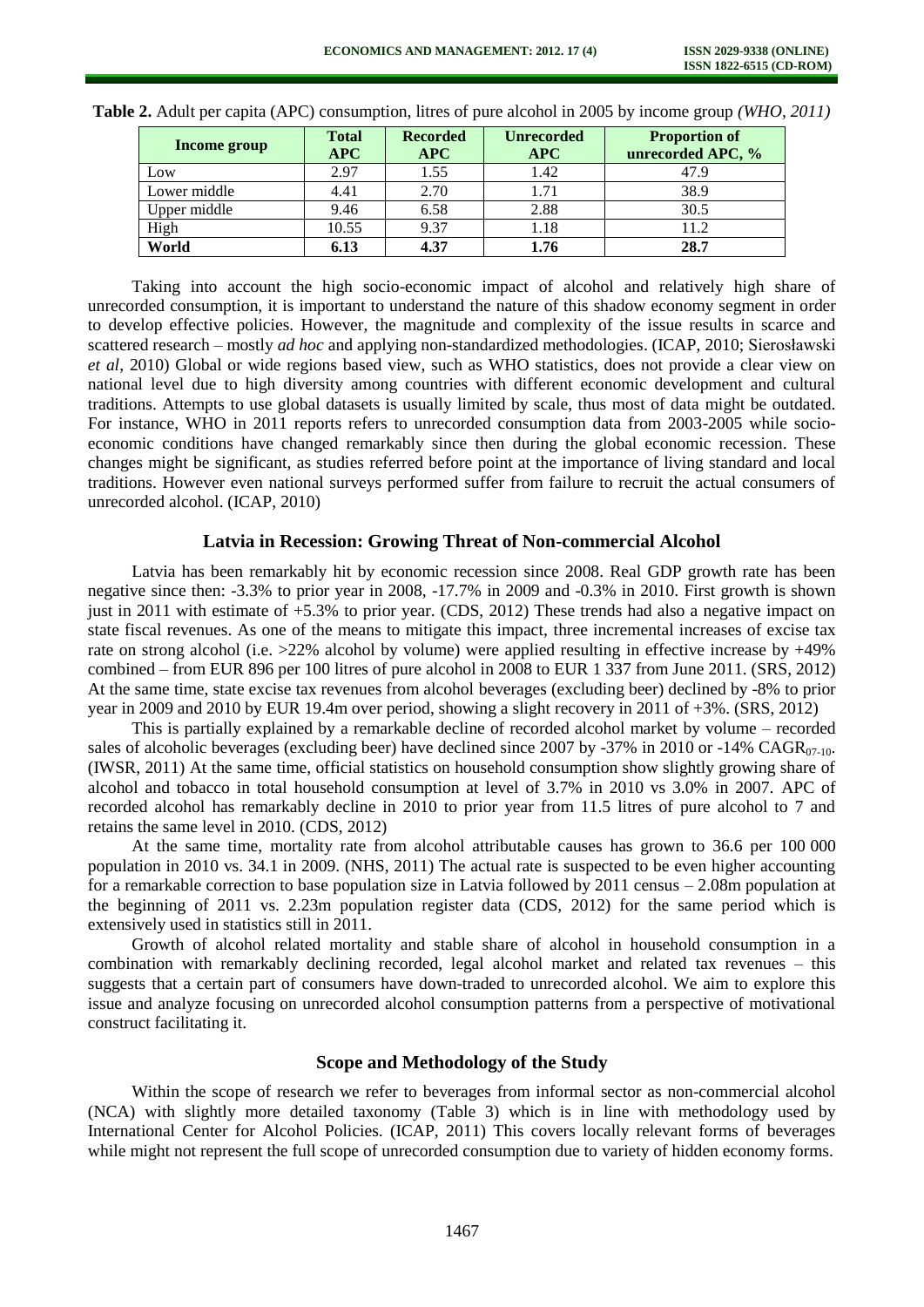| <b>Non-commercial alcohol</b>                              |                                                       |  |  |  |
|------------------------------------------------------------|-------------------------------------------------------|--|--|--|
| Licit                                                      | <b>Illicit</b>                                        |  |  |  |
| Traditional home beverages within legally defined limit    | Home beverages for commercial distribution over limit |  |  |  |
| Trans-national trade (taxes paid under other jurisdiction) | Smuggled products                                     |  |  |  |
|                                                            | Industrially counterfeit products                     |  |  |  |
|                                                            | Substitute or refill counterfeit products             |  |  |  |
|                                                            | Surrogate alcohol (medicine, industrial compounds)    |  |  |  |

**Table 3.** Non-commercial alcohol taxonomy of the study

The study is based on adapted generic ICAP instrument to assess the nature and extent of the informal alcohol market to assess (i) the volumes of NCA produced/distributed/consumed; (ii) patterns and composition of consumption; (iii) motivational construct behind that. Data collection was performed via quantitative survey in November, 2011 using face to face interviews. The sample covered 3 groups of respondents: (i) 'population': 1040 respondents representatively sampling the general population of Latvia; (ii) 'NCA consumers': 152 regular non-commercial alcohol consumers; (iii) 'hustlers': 50 producers and distributors of illicit non-commercial alcohol.

Part of the study related to attitude and motivation of respondents employed Social Values methodology. (Data Serviss, 2002-2011; Kaže, 2010) Methodology uses a set of 32 most significant universal social values from 64 selected via multi-dimensional scaling as relevant for Latvia population. Values are grouped in 8 domains by similarity and assigned a common descriptive for simpler referencing:

- 1. Rationalist (e.g. being logical, treating others equal, respecting differences);
- 2. Traditionalist (e.g. humbleness, good relationship with other people);
- 3. Peaceful (e.g. inner harmony, honesty, politeness, avoiding conflict situations);
- 4. Domestic (e.g. family security, thrift, loyalty, health);
- 5. Profound (e.g. settled personal life, wealth, friendship);
- 6. Self-centred (e.g. self-respect, self-determination, enjoying life, independence);
- 7. Ambitious (e.g. fame, influence, authority, exploring new opportunities);
- 8. Maximalist (e.g. activity, creativity, life-long education, holding ground).

Domains are organized in respect to motivational similarities into 4 dimensions: living for tomorrow vs. today, identity vs. relations, self vs. other, domination vs. adjustment. Any social group, e.g. NCA consumers, will have a certain value profile featuring mean values of importance of a certain value domain for the group. This serves as hands-on tool to compare different social groups and identify core differences regarding their social values. This not only offers the insight which is linked to core beliefs of the group but also enable to manage these attitudes by building proper relevant policies and communication to achieve the desired consumption patterns. Approach has been applied to hidden economy research to interpret behavior and impact of uniform actions by homogeneous groups on economy, e.g. tax evasion (Kaže *et al*, 2011).

### **Findings of the Study**

As the scope and size of this paper limit us in thorough review of the extensive research, we focus on core findings describing most significant attitudinal aspects.

# *1. General population in Latvia has relatively easy access to non-commercial alcohol; and population is tolerant to distribution of NCA*

A large proportion of respondents  $(n=1040)$  also admitted having friends or relatives who use noncommercial alcohol, mostly strong spirit drinks – 36% vodka or moonshine, 37% other home brewed strong spirits. This by far exceeds the popularity of lighter alcohol (25% home brewed beer, 42% wine). Different types of surrogate alcohol are less popular, led by medicine spirit (9%). 32% have ever had some kind of personal problems related to alcohol consumption, predominantly health issues (e.g. intoxication) –  $22\%$ .

In a perception of general population top reasons why people consume NCA are lower price tag than legal products in retail (78%), availability of NCA after 22:00 - legal time limit for alcohol trade (47%) with other factors falling behind (e.g. 18% referred to higher alcohol contents and higher intoxicative impact). Population would consider purchase of NCA if it is priced at 65-68% (depending on alcohol category) of retail price tag of legal alcohol – the gap is rather narrow to represent a warning regarding potential tax increases which might reflect if remarkable price increase

50% of respondents have ever purchased counterfeit alcohol sold as legal product of well-known brand. 21% claim the purchase was made at chain-operating retailers, 24% - at sole retailers. The reaction of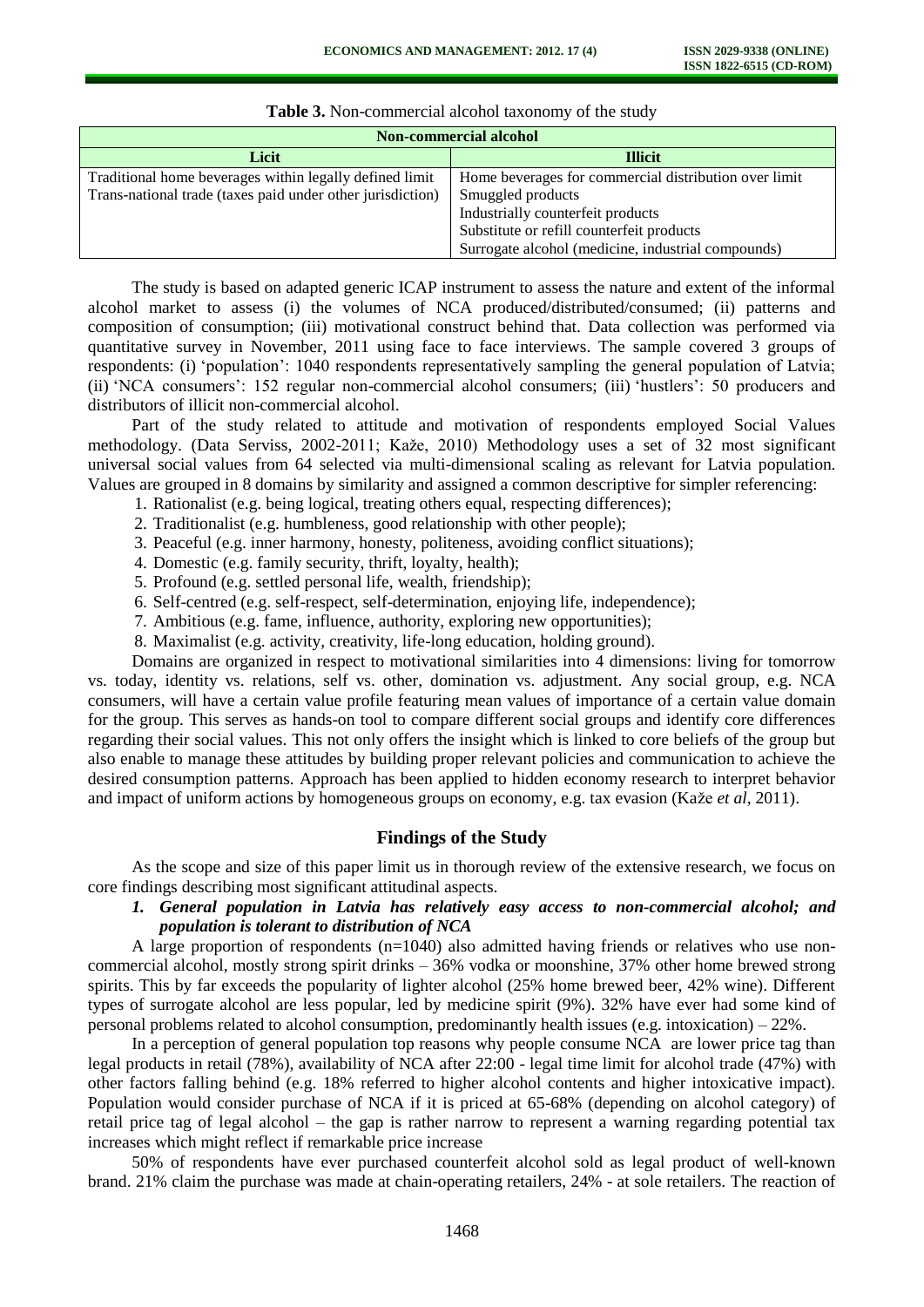victims of counterfeit products is rather characteristic for less mature consumer markets – 55% of them still consumed the drink, 29% disposed it, only 2% contacted the brand owner of the legal product however none filed a claim to consumer protection institution.

18% of population admitted that they support production and distribution of NCA which is in line with insights, e.g. 75% of respondents admitted that illicit alcohol is harmful to health and 80% of respondents try to purchase legal alcohol at all the times.

# *2. Most of NCA consumers have long consumption history, they plan their purchases and commit them regularly and mostly from regular suppliers*

Most of NCA consumers  $(n=152)$  have long track record  $-56\%$  consume NCA for at least 10 years (and half of them – more than 15 years). While the typical alcohol consumption is skewed toward strong spirits, the consumer basket contains both legal and NCA.

On average, NCA consumer spends EUR 47 on alcohol a month (contrary to EUR 17 in general population). 54% of respondents have purchased raw spirit during the prior 2 year period, and 59% of them buy it regularly – more at least once a month. 59% also purchase it at fixed location distributor while 24% from hustler operating at general food/commodity marketplace. 34% of NCA consumers admit that they plan their purchase in advance. 70% learned about particular place to buy NCA from friends/relatives while 25% admitted buying NCA at "close to home outlets which are well-known to everybody in neighborhood". 76% claimed they do not need any pre-notice as NCA is always available there – this is an indirect evidence of limited capabilities of law enforcement bodies to fight hustlers.

Reasons to prefer NCA are quite in line with perception of general population – 72% of NCA consumers are driven by cheaper price and 36% by availability after 22:00. However few more factors are worth the attention – 46% admitted that they consume NCA because consume them while affiliating with somebody who is NCA consumer: 16% admitted better taste qualities of NCA (vs. 11% in general population). High support to production and distribution of NCA in this group is not a surprise; however the support reached scaring 87%. Current NCA consumers have lower propensity to switch back to legal market – on average they would consider purchase of legal product if its retail price will decline by 47.9%.

# *3. Hustlers often operate their business as main source of income, based on regular clientele and with a little of fear of being prosecuted*

Interviews with NCA producers and distributors (n=50) revealed that 40% of them operate their business as the main source of income, and 58% are in business for at least 10 years. 80% operate the business at their residential address, 22% do home delivery to their customers. They particularly focus on strong spirits (72% offer distilled spirits/ moonshine, 26% spirit based infusions and 28% home brewed wine type beverages). Key motivators to start the production/distribution was low income (64%) followed by a statement that own product is less harmful to health (36%).

Most of them have a regular consumer base  $-66\%$  of consumers are personally known network, 62% grow their networks using mouth-to-mouth information. 62% describe their consumers as returning customers. Over the past 12 month, 54% have had stable clientele while 26% managed to grow it. 16% have underage population in their clientele, yet only 4% have it as the core of business.

20% of hustlers distribute smuggled alcohol which represents around 16% of total volume distributed by them. 16% of them have ever made arrangements with representatives of law enforcement bodies about 'winking at their activities'. Only 40% admitted that possible penalties are adequate while 32% were confident that they have all means to avoid being punished. According to respondents, legal alcohol has to decline in price on average by 62.6% to render their business unprofitable.

### *4. High level comparative analysis reveals higher importance of Self-centred values and lower of Domestic values in NCA users than in general population*

Most of the mean importance of social values among NCA consumers and general population correspond; there are few value domains with statistically significant differences. NCA consumers as a social group are more driven by Self-centred values – the mean importance of the domain is 8.8% vs 6.2% in population. On other hand Domestic values are much less important for NCA consumers – mean importance of 19.3% is remarkably below 22.2% in general population, particularly driven by lower importance of such values as loyalty and devotion to family. While a deeper social value analysis is required across different demographic segments, these differences are significant enough to be applicable in development of communication messages by policy makers, non-governmental organizations (NGO) or legal industry in their attempts to fight and prevent use of NCA.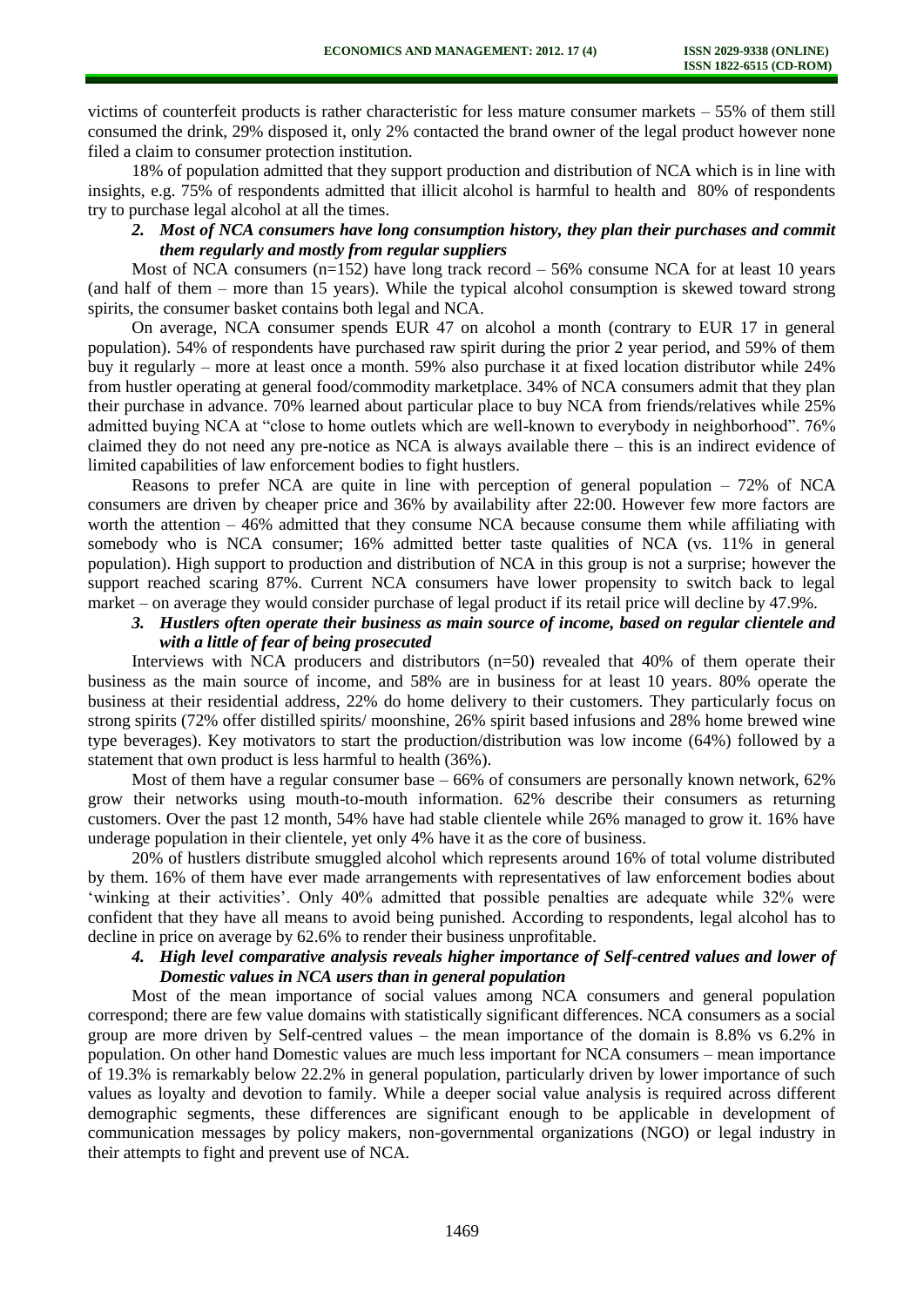# **Conclusions and Suggestions**

Insights suggest that general availability of NCA is significant problem: NCA is perceived as a norm in population, even somewhat favored by certain groups. Despite of some awareness of harmful influence of NCA, population tolerates its distribution and consumption. This might be changed via information and prevention communication programs in collaboration between policy makers, NGO and legal industry. Such communication activities have to be based on relevant social values to build effective messages. While usually used Domestic values might be relevant for general population – they facilitate only some prevention of entering NCA consumption. More aggressive messages exposed to Self-centred values might be more effective in changing the perception and winning back current NCA users.

Another worrying aspect is ineffectiveness of law enforcement institutions in limiting availability of NCA – the sustainability of both hustlers' business and NCA consumers' patterns is one of the indications. Priority has to be given and required technical support and budget allocated to law enforcement bodies to increase the effectiveness. Penalty system has to be adjusted where feasible to stop illegal business  $-$  e.g. symbolic fines replaced by public work that would temporary suspend illegal activities and have higher impact on hustlers' revenues.

Currently price tag is the dominating motivator to choose NCA over legal product. As the gap for population to switch to NCA is by far lower than for current NCA consumers to up-trade or hustlers exit business combined with vast availability of NCA, any intervention (e.g. increase of excise tax or legal drinking age) is not advised, and any moves by policy makers have to be carefully considered and thoroughly discussed with social partners and experts.

As the limitations of the paper do not allow in-depth discussion on all aspects of NCA, a further project work and analysis is underway with more results to be published and shared with policy makers.

### **Acknowledgments**

This work has been supported by the European Social Fund within the project «Support for Doctoral Studies at University of Latvia». The authors also express their gratitude to European Forum for Responsible Drinking and International Center for Alcohol Policies for their support.

#### **References**

- 1. Adelekan, M., Razvodovsky, Y., Liyanage, U, & Ndetei, D. (2008). Noncommercial alcohol in three regions. ICAP Review 3. Washington, DC: International Center for Alcohol Policies. 39pp.
- 2. CDS (2012). Central Department of Statistics of Latvia. Databases of economic indicators. Available online: http://www.csb.gov.lv, accessed 05.03.2012.
- 3. Clapp, J., Voas, R., & Lange, J. (2001). Cross-border college drinking. Journ. of Safety Res., Vol. 32, 299-307.
- 4. Conlin, M., Dickert-Conlin, S., & Pepper, J. (2005). The Effect of Alcohol Prohibition on Illicit-Drug-Related Crimes. Journal of Law and Economics, Vol. 48, Iss. 1, 215-234.
- 5. Data Serviss (2002-2011). Social Values: toolkit and annual value surveys of Latvian population. Raw data.
- 6. Di Nardo, J., & Lemieux, T. (1992). Alcohol, Marijuana, and American Youth: the Unintended Consequences of Government Regulation. National Bureau of Economic Research, Working Paper No. 4212.
- 7. Douglas, M. (ed.) (1991). Constructive Drinking: Perspectives on Drink from Anthropology. MSH Series: International Commission on the Anthropology of Food. Cambridge: Cambridge University Press. 301pp.
- 8. Grant, M., & Litvak, J. (eds.). (1997). Drinking Patterns and Their Consequences. Washington, DC: Taylor & Francis. 352pp.
- 9. Hanson, D. (1995). Preventing Alcohol Abuse: Alcohol, Culture and Control. Westport, CT: Praeger. 160pp.
- 10. Heath, D. (1986). Drinking and Drunkenness in Transcultural Perspective: Part II. Transcultural Psychiatric Research Review, Vol. 23, 103-126.
- 11. IAS (2007). Institute of Alcohol Studies. IAS Factsheet: Economic Costs and Benefits. Cambridgeshire: IAS.
- 12. ICAP (2010). Noncommercial Alcohol: Understanding the Informal Market. Washington, DC: International Center for Alcohol Policies. Available online: http://www.icap.org/PolicyIssues/NoncommercialAlcohol, accessed 28.09.2011.
- 13. ICAP (2011). International Center for Alcohol Policies. ICAP Blue Book: Practical Guides for Alcohol Policy and Prevention Approaches. Washington, DC: International Center for Alcohol Policies. Available online: http://icap.org/PolicyTools/ICAPBlueBook/tabid/90/Default.aspx, accessed 28.09.2011.